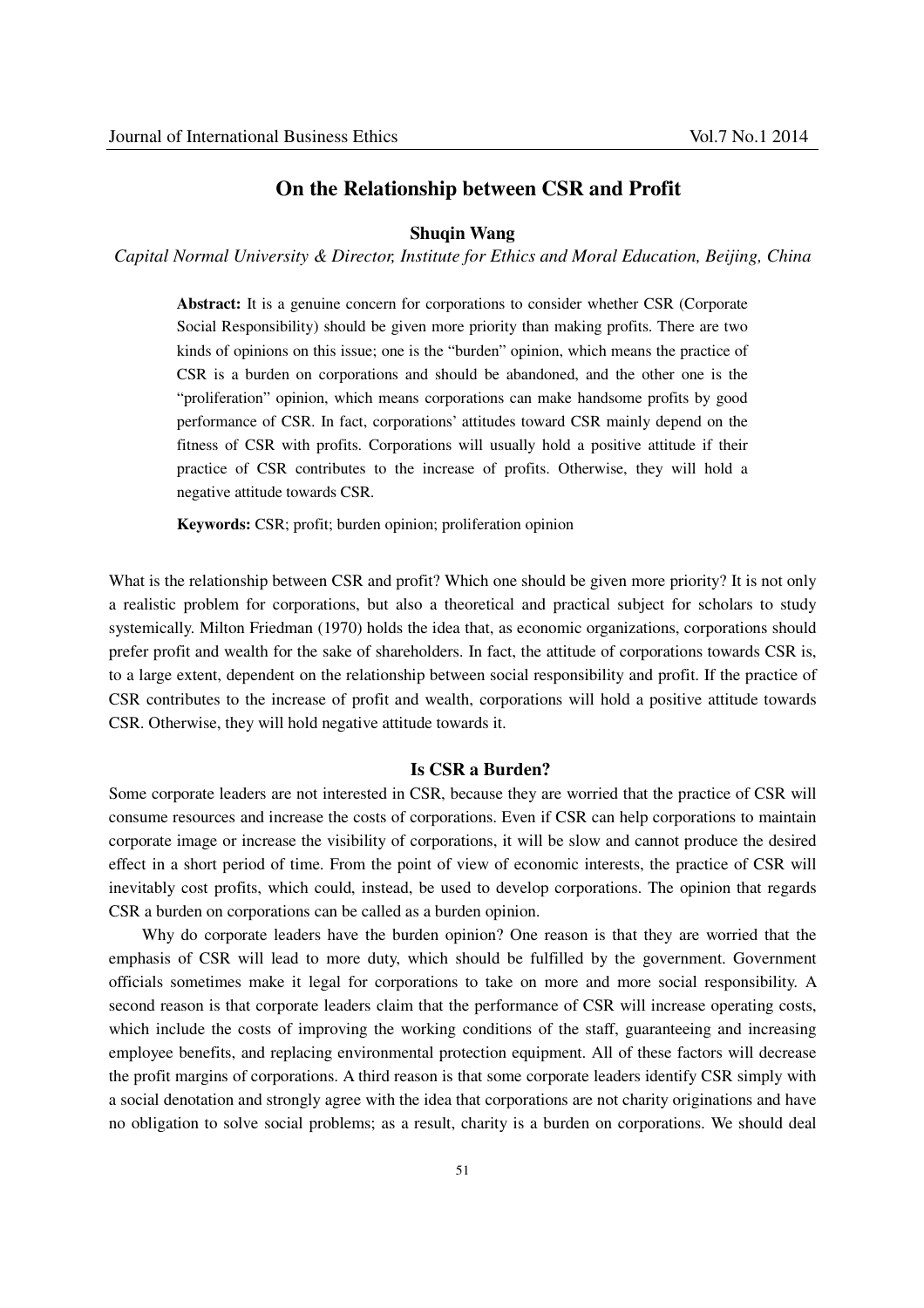with these opinions case by case and should not neglect any of them because they are one-sided. For example, the opinion that CSR means the government shifts its social responsibility to the corporation raises the question of how to make a distinction between the responsibility of the government and that of the corporation. The purpose of this distinction is to argue that corporations have limited responsibility so that the rights of corporations can be respected and protected. The key point of eliminating the shortcomings of these kinds of Burden Opinions is to respect the basic rights and interests of corporations. The government or the public should not impose the social responsibility on corporations; especially, the government should not concoct various pretexts and levy arbitrary charges, fund-raising quotas, or fines on corporations; instead, a mechanism and a channel for corporations' defending their rights and interests should be established.

It is strongly advised to do an objective analysis of the opinion that CSR will increase the operational costs of corporations. Some corporate leaders hold a negative attitude towards CSR and avoid all related social responsibilities except the so-called responsibility of making profits. An important reason is that there really exist inherent contradictions between making profits and fulfilling other social responsibilities, just as Drucker insisted that "there is a contradiction between an endogenous ability to profit and the company's contribution to society", which was quoted by Solomon (1993) in his book Ethics and excellence: Cooperation and integrity in business. According to generally accepted opinions on CSR, the social responsibility of corporations is the obligation through which the corporation should uphold other stakeholders' rights and promote their related interests. Obviously, CSR is concerned with how to distribute the profit of corporations; that is, in the event that total amount of profit is defined, the more the other stakeholders get, the less the investors get.

Talking objectively, compared to the costs traditional pattern of management that is pure producing, selling, and making a profit regardless of environmental protection and the satisfaction of employees' rights and interests, the cost of CSR does increase the operating costs. However, the point is that in a contemporary society, corporations have to survive in the business environment where the social and legal institutions, non-governmental forces, social direction of public opinion, and social public anticipation have already made CSR a necessary and a basic factor for the survival and development of corporations. To put it bluntly, gone forever are the days when corporations can purely make profits by lowering labor costs, freely use natural resources, and release pollution.

When all corporations have to perform related social responsibility, logically they have the same competitive costs because of the performance of CSR. But in the reality, there exist contradictions between CSR and profit, and this means that some corporations can make profits without performing CSR, while other corporations performing related CSR make no profits and the costs of performing CSR will increase. Furthermore, once there are no severe sanctions and punishments on the corporations who are sweatshops without any sense of humanitarianism by often extending the working time of employees, these corporations will have larger profit space. Obviously, it will increase the costs of corporations who have good performance of CSR. In some degree, it will naturally decrease the activity of their performing CSR. It is worth noting that this seldom happens in a comparatively perfect economic marketing system.

The reason that some corporate leaders regard the practice of CSR as a burden on corporations is because they do not realize that it is necessary for corporations to take on their CSR, meaning that CSR has already been an indispensable part of costs during the course of their production and operation.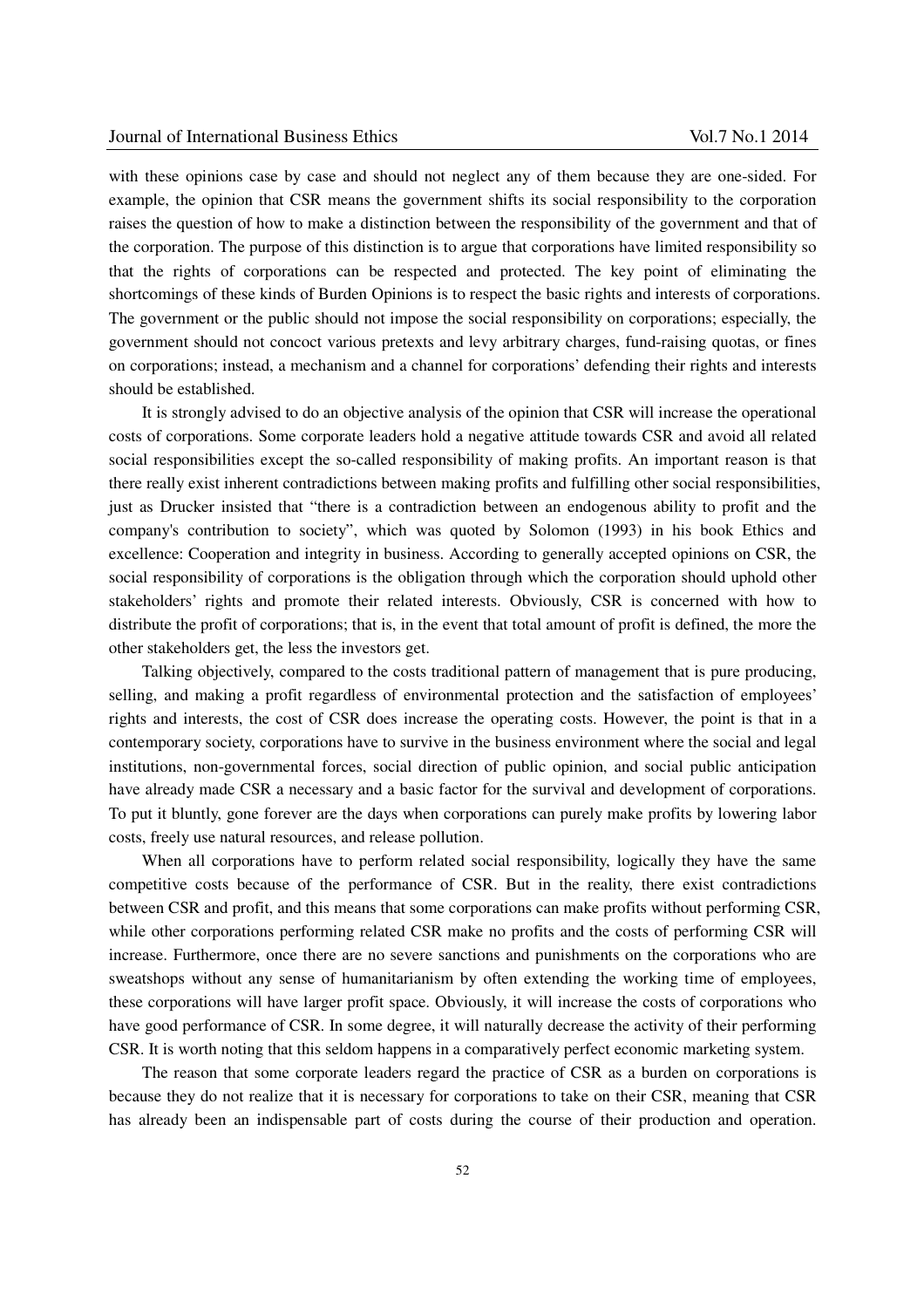Unfortunately, they still stick firmly to their traditional management concepts. If we purely consider the actual investment of corporations, CSR really increases the costs of production and operations when corporations perform CSR, such as, providing good working conditions, improving employees' benefits, and reducing industrial waste and pollution in accordance with national environmental indicators, but it is also essential for corporations to perform CSR, just the same way as it is essential for them to pay for the costs of production materials and machinery equipment.

Since both kinds of costs are necessary for corporations to pay, why are they willing to increase the second kinds of costs and not willing to perform their basic social responsibility? The reason some corporate leaders never regard the costs of production materials and machinery equipment is that in their traditional idea is that such costs are inevitable costs of their production and operations. But in the present world, it should also be a necessary part of their actions for corporations to practice their CSR. If some corporations can gain larger amounts of profits without any performance of CSR, it will be a heavy blow to those corporations who take on their CSR actively. Accordingly, the costs of CSR will be an additional part for the lawful corporations meaning that they can also save the costs of CSR without any loss. As a result, the government should take action on these kinds of unjust social phenomena.

In short, corporate leaders who have the opinion that CSR is a burden on corporations have not realized that good social environment is the macroeconomic factor for their development, and that the stability and good order of society can play an important role for their development, and that it is an inevitable trend for corporations to maintain good social public relations and image for contemporary enterprise development, and also that the performance of CSR gives a good opportunity for the development of corporations.

#### **Is CSR Proliferation?**

Focusing on the costs of CSR, some agree with the idea that CSR is a burden on corporations with the conclusion that corporations should not perform CSR for the sake of the shareholders of corporations, while others understand CSR in a completely different way. They treat CSR as an efficient way to help corporations make profits. According to this kind of opinion, there is no contradiction between the performance of CSR and making profits. On the contrary, in the long run, the relationship between these two factors is positive. From the point view of these corporations, they can do better for shareholders through good behavior, such as social denotations, and furthermore, they believe that it is not only worthwhile to perform CSR, but also corporations have to perform CSR. This kind of opinion is termed as the "Proliferation" opinion.

There are different ways to classify different kinds of CSR and one way is to differentiate between statutory CSR and voluntary CSR. Statutory CSR means that corporations must perform their CSR, and voluntary CSR means that corporations have the choice to decide whether to perform their CSR. According to Louis W. Hodges (1986), there are three kinds of responsibilities: assigned responsibility, contracted responsibility, and self-imposed responsibility. Correspondingly, we agree with the opinion that there exist three kinds of CSR's: assigned CSR, contracted CSR, and morally self-imposed CSR. By personification of capital, corporations have the nature of making profits and have no consciousness to limit their own interests. As a result, regardless of the interests and rights of other stakeholders, we need forceful laws in order to prevent and punish those corporations who maximize profits one-sidedly. The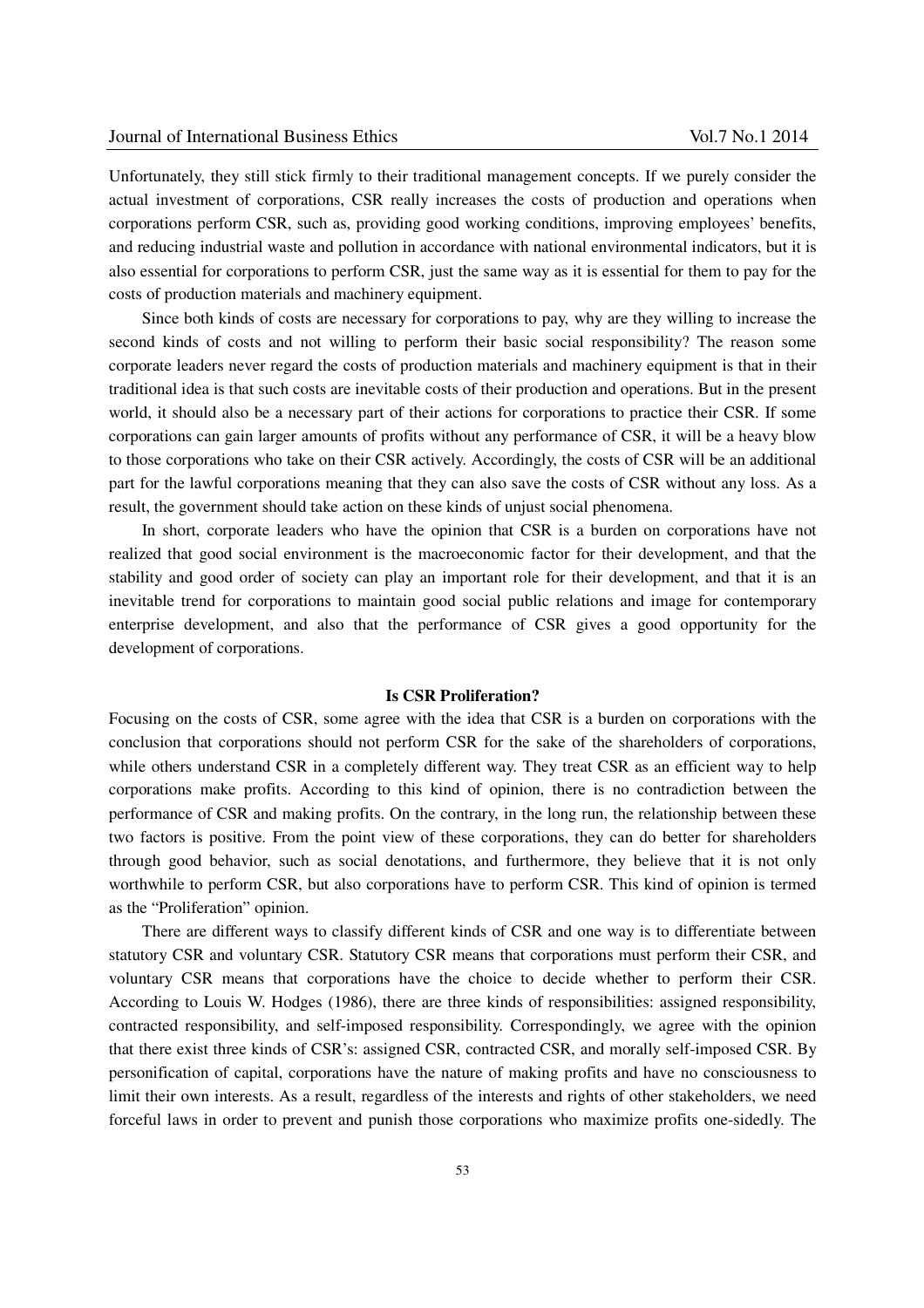government must regulate the behaviors of corporations by law and other forceful institutions in order to define permissive behaviors of corporations during the course of maximizing their profits. There is no doubt that any corporation has the social responsibility of making a profit in a lawful way. When corporations sign legal contracts through equal consultations with other marketing subjects, the have related CSR, which means they should perform the responsibility stipulated by the contracts. Additionally, corporations have related responsibilities to perform basic social moral rules and to satisfy public expectation. The assigned CSR and contracted CSR are forceful responsibilities and moral self-imposed CSR is voluntary. Public donations can be regarded as self-imposed social responsibility of corporations within their means and not as forceful obligations.

Corporations, in fact, are willing to make public donations because such activities can produce good social effects through media's propaganda, which can not only increase corporations' reputations and market sales, but also can decrease their advertising investment to some degree. Therefore, corporations really pay for certain costs when they perform their CSR, but if we evaluate CSR from the point view of social effects, corporations will get lucrative rewards for their practices of CSR. That is why some corporations include their social donations in the strategy development of corporations, which can usually be understood as doing some good for the society for the sake of the corporations themselves.

Regardless of whether the motivation which corporations keep is to perform CSR for the self-interests of corporations or for other stakeholders, their behaviors or the consequence of their behaviors, in fact, can be understood to be a combination of self-interests and altruism. From the point of view of direct obvious effect, corporations performing CSR is a good social behavior and a contribution to social tranquility, even if the performance of CSR includes only basic lawful production and operation, which provides for good manufacturing practices and services, protecting fundamental rights and interests, and discharging of industrial wastes in accordance to national environmental standards.

Their performance of CSR doesn't add any trouble to the society, exacerbate social conflicts of interests or increase the costs of social governance, and it also shows the corporations' ability to solve the problem in the society. From the point view of the corporations themselves, on the one hand, their performance of assigned CSR can help them avoid social punishment and gain recognition of stakeholders, such as investors, customers, vendors, suppliers, employees, communities, and governments, etc.; that is to say, within the corporation, the role of human capital can be brought into full play. Outside the corporation, the practice of this kind of CSR can help corporations obtain trust from consumers and trading partner and enhance their corporate brand image. On the other side, corporations' performing of moral and charity CSR can gain social reputation for corporations and will generate a credit effect so that they can expand market share.

## **CSR and Corporate Development**

Although the length of the corporate life cycle is affected by many factors, CSR is an important one among them and can even be related to business survival. The behaviors such as discounting on the basic rights and interests of employees and not giving them proper protection can neither mobilize the enthusiasm of the staff, nor will be able to retain talent or attract new talent. Corporations that lack good corporate human capital cannot produce good products or offer good services. As a result, corporations without brand support will have no way to survive. Once corporations deceive consumers in terms of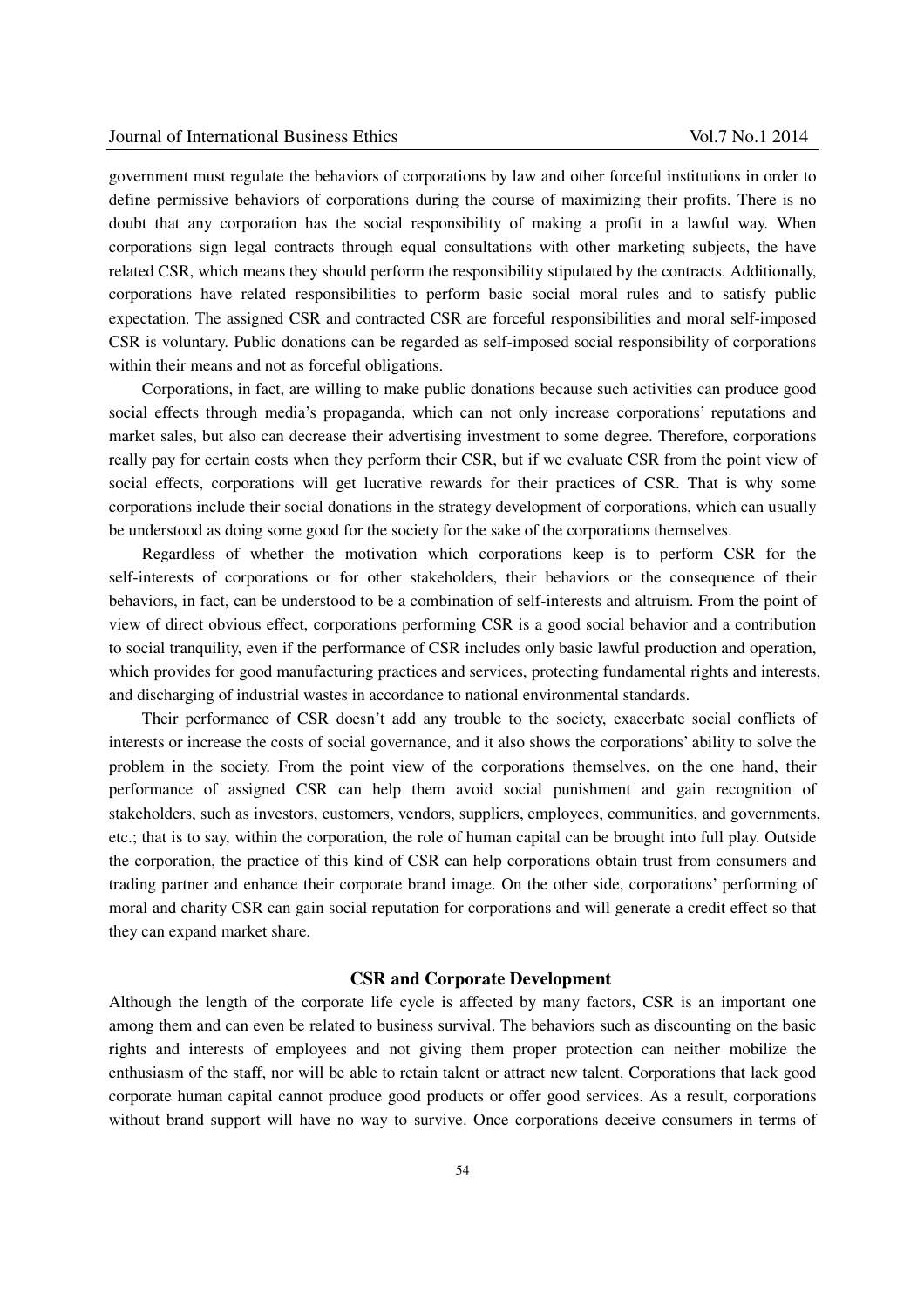quality and price of products and services for the sake of making profits, consumers will not only refuse to buy their products and services, but, also, corporations will lose their reputation and market share. For this reason, in an address titled as "Working together to write a new chapter in China-Us relations", former Prime Minister of China, Wen Jiabao (2008) pointed out: "An entrepreneur should flow the blood of morality. He should combine the visible enterprise technologies, product management and related concepts of morality and responsibility together, both of which can constitute the economy and corporate DNA."

We should relate the proliferation of CSR to Repeated Games, which will give us a new way to understand CSR. The proliferation of CSR is dependent on Repeated Games. According to modern economics, the market subject has already been transferred from "rational economic man" of traditional economics to "game player." As a result, the driving forces of interests of market players, their mutual relationships, and the balance of their interests become the core issues of economics. Economists have already pointed out that market players will choose "strategy game" instead of an "opportunity game" in their participation in market activities. That is to say, in the pursuit of maximizing their interests in the market activities, the players should not only consider their own interests, but also consider the behaviors and reactions of other players. They will make a corresponding choice according to other players' behavior. The game can be divided into two parts: "repeated game" and "short-term game," which are based on the persistence and transience of trading activities.

Corporations with good performance of CSR can obtain trust from each other because of their good credit record of CSR performance in terms of Repeated Game behaviors; especially, the good credit record has a saving function, which will have a reputation effect and will reduce transaction costs and maximize or balance the interests of both sides. The good performance of CSR exemplifies the original meaning of economic behavior, which is making a self-interest profit and at same time be beneficial to all the mutual players. Although corporations without good performance of CSR can make profits occasionally in a short-term game, they have great difficulty winning a repeated game. The reason is that any stakeholders are not willing to deal with corporations that lack of CSR. Even corporations without good performance of CSR are unwilling to deal with corporations who cannot be law-abiding, honest, and trustworthy in their production and operation. Therefore, it will be very difficult for these kinds of corporations to survive in the long run in the market game. As Niu Gensheng, (2006) former chairman of Mengniu Group, pointed out, virtue is the best weapon to win hearts and minds. Good intelligence is enough for market players to win three to five years. But to win a lifetime, the market player must have the perfect virtue. There is a Chinese proverb, which is: a person with a good sense of responsibility can go further.

It has already been a consensus that corporations have some kind of inescapable CSR. However, it is still an important practical problem that how CSR can convert from altruistic aspirations into self-serving demands and consciousness. Generally speaking, the opportunity of this discussion is dependent on the active effect of CSR, which is corporations with good performance of CSR increase their reputation, establish a good corporate image, enhance their intangible assets, give priority access to the consumers' preferred choice, and attract high-quality staff and business partners. Therefore, Philip Kotler (2004) has pointed out that CSR should be organically integrated into business operations and strategy, by fulfilling our social responsibility, which can help corporations obtain the following: increased sales and market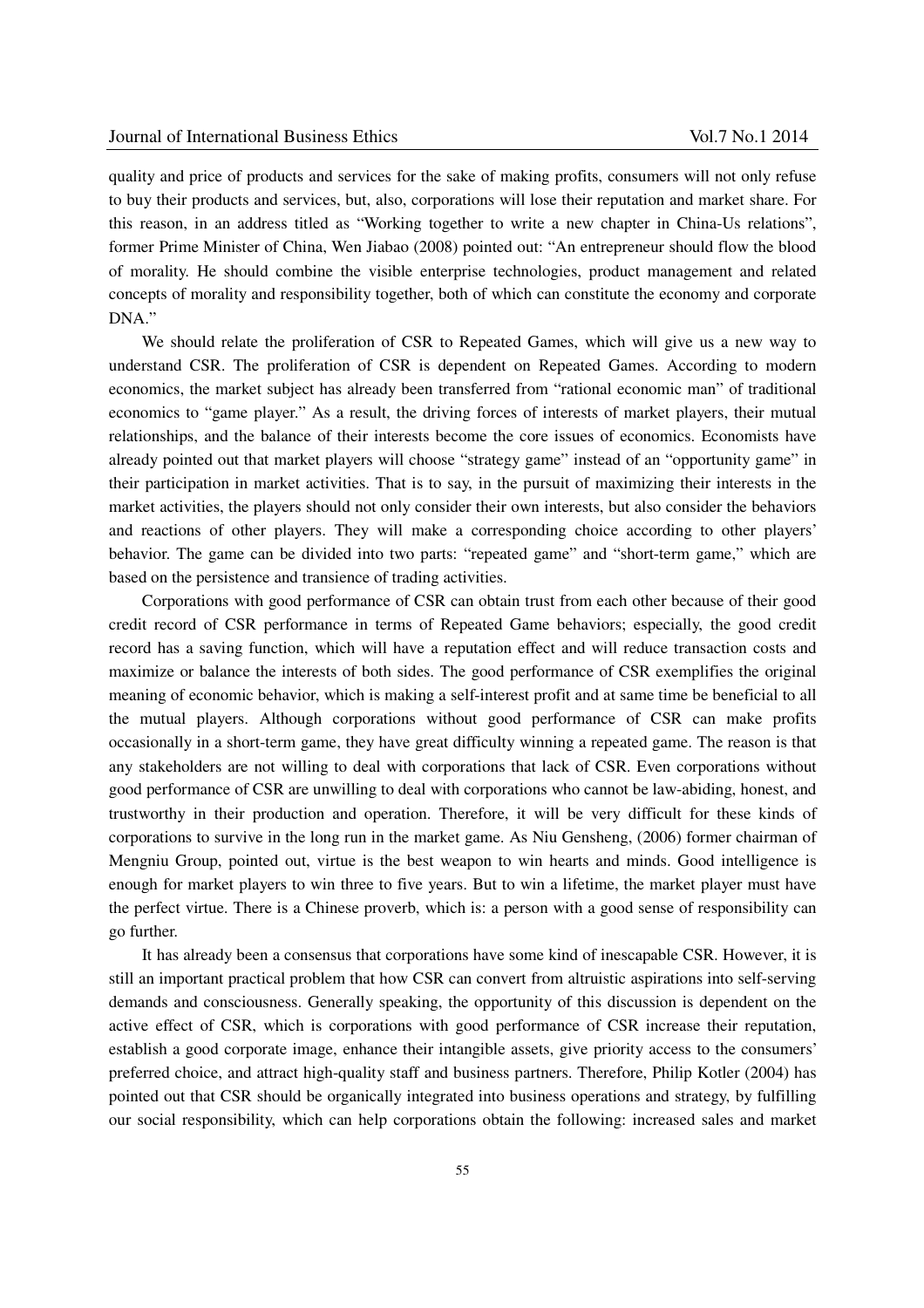share, strengthened brand positioning, enhanced corporate image and clout, increased ability to attract, motivate, and retain employees, decreased operating costs, and increased appeal to investors and financial analysts. In other words, to meet the interests of other stakeholders will have a marginal effect. However, this does not automatically happen, and needs to rely on the promotion of social reward and a mechanism of punishment. Li Ruie (2005) insists that when we review the history of "longevity" of corporations, we must acknowledge that it has core competitiveness of enterprises and unique corporate culture, which are not easy to imitate; however, all these corporations have one salient feature, which is in the long run when capital accumulation reaches a certain level, rational capital owner will consider how to contribute to the community. They actually understand the mission of capital as a rational capital holder, which means they are trying to respond to the vitality of capital by poverty alleviation through education, and investments on public welfare projects.

In the context of contemporary society, the main problem is already not about admitting the identity of stakeholders for the reason that they already exist objectively, but is how to balance the interests of shareholders and those of stakeholders in the premise of respecting property rights. That is, whose interests have priority when there are sharp conflicts between the interests of shareholders and those of other stakeholders? It is argued that, in the long run, the interests of stakeholders have priority and in the short term, the interests of shareholders should be considered first.

These kinds of principled discussions don't make practical sense, and we must set specific scenarios in order to pursue the right target. From the point of view of corporations' strategy of making a profit, if corporations do harm to the legitimate interests of legal stakeholders for the sake of interests of shareholders, they will be punished by law and receive economic damage and image damage, and, in fact are like a dog in the manger. Contrary to these corporations without good performance of CSR, other corporations make profits for the sake of shareholders with observance of basic laws and without damaging other stakeholders' interests. We can call this kind of lawful behavior pursuing self-interests without harming others. The third kind of corporate behavior is called "beneficial to all," which means this kind of corporations can fulfill the moral duty to satisfy the interests of other stakeholders. As a result, in the long run, they also maximize the interests of their shareholders.

The "burden" opinion and the "proliferation" opinions of CSR are quite different. There are at least two reasons to explain their difference. First, they use different operating cycles. The former focuses on immediate gains and losses, and the latter looks to the future. Second, they have different understanding on the relationship between morality and profit. The burden opinion means that when the profit is definite, the performance of CSR will increase the costs of operation because it occupies the profit of corporations. Without related performance of CSR, corporations will obtain larger profit margins. The "proliferation" opinion means that the performance of CSR does not conflict with making a profit and opposes unfair profit. For those corporations who perform good practice of CSR, they need a fairer market mechanism so that corporations without good practice can be excluded from the market.

The above analysis shows that the relationship between morality and profit is a complicated subject. We cannot draw the conclusion that these two are conflicting with each other, nor are they one entity. Sometimes, the performance of CSR demands that corporations should sacrifice certain profits, while sometimes corporations can make handsome profits without any performance of CSR. As a result, it should be divided into different levels of discussion on the practice of CSR. In the ought level, morality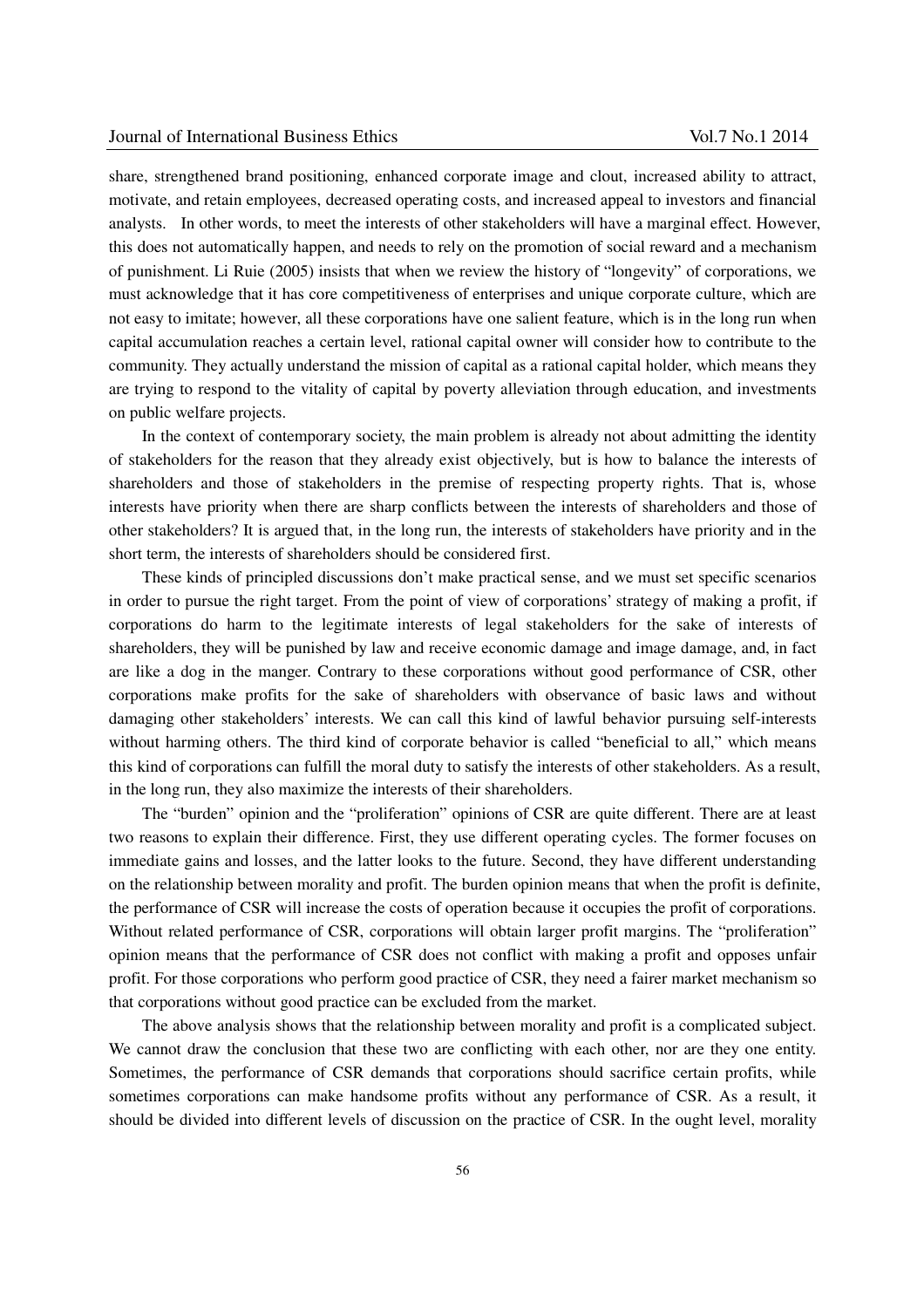and profit can constitute a logical unity, while in the factual level, there exists possible conflict between them. Once the market lacks of effective monitoring mechanism on making a profit, corporations may pursue interests in an immoral way. Therefore, the paradox between morality and profit happens in a factual level, which has close relationship with social institutional environment, media environment, and the values of business managers.

In short, the effective way to impel corporations to perform good CSR is to help them realize that there is intimate relationship between the practice of CSR and the survival and development of corporations. Furthermore, the practice of CSR can produce positive effects on the performance of corporations. Michael E. Porter and Mark R. Kramer (2006) point out: "To advance CSR, we must root it in a broad understanding of the interrelationship between a corporation and society while at the same time anchoring it in the strategies and activities of specific companies" They further argue for the opinion that corporations should achieve the "shared value" which means" choices must benefit both sides". Once corporate leaders strongly realize that it will be difficult for corporations to survive and develop if they neglect the performance of CSR, they will change their attitude towards CSR from negative to positive. Therefore, the widespread implementation of CSR needs good market environment where the performance of CSR can lead to good results for the production and operation of corporations. In this kind of market environment, the moot point is not whether corporations should responsibility and cannot escape it.

## **References**

- Friedman, M. (1970, September 13). The social responsibility of business is to increase its profits, *New York Times.*
- Kotler, P., &Lee, N. *Corporate Social Responsibility: Doing the Most Good for Your Company and Your Cause.* New York: John Wiley & Sons, Inc.
- Louis, H. (1986). Define press responsibility: A functional approach. In D. Elliott (Ed.), *Responsible Journalism*, Newbury Park, CA: Sage Publications, Inc., 13-31.
- Niu, G.S. (2006). Virtue is the best weapon. Retrieved from http://read.jd.com/9250/447398.html.
- Porter, M. E., & Kramer, M.R. (2006). Strategy and society: The Link between competitive advantage and corporate social responsibility. *Harvard Business Review*, 83-84.
- Philip Kotler, Nancy Lee (2004), *Corporate Social Responsibility: Doing the Most Good for Your Company and Your Cause*, John Wiley & Sons, Inc., 11.
- Ruie, L. (2005). The Capital Theory of Sustainable Development and the Philosophical Reflection of Capital Logic, *Finance Science*, *4,* 58.
- Solomon, R.C. (1993). *Ethics and excellence: Cooperation and integrity in business*. Oxford: Oxford University Press, 39.
- Wen, Jiabao. (2008). Working together to write a new chapter in China-Us relations. Retrieved from http://www.gov.cn/ldhd/2008-09/24/content\_1103916.htm